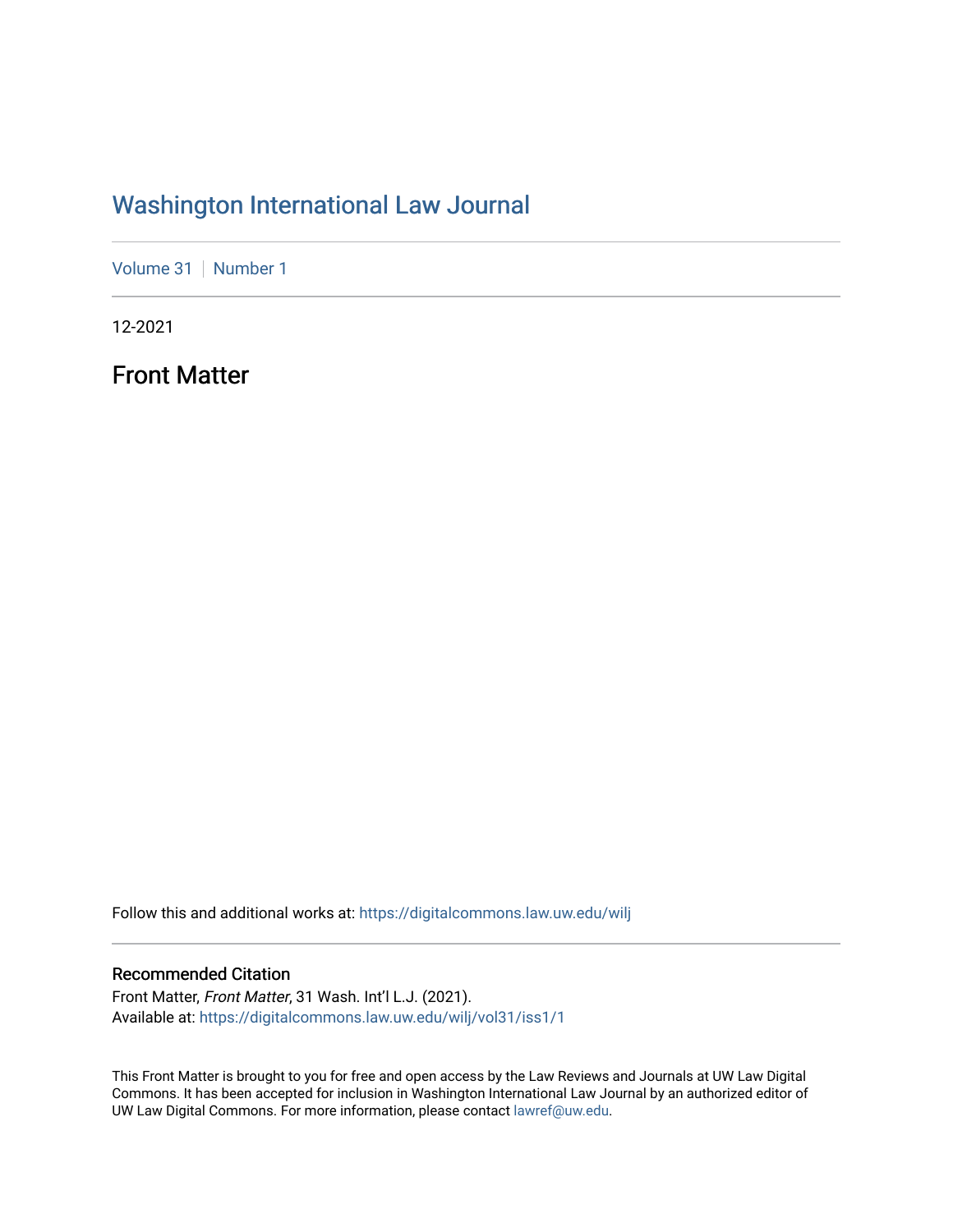# **WASHINGTON INTERNATIONAL LAW JOURNAL**

### VOLUME 31, NUMBER 1

## **CONTENTS**

### **INTRODUCTION**

| Forward                                                                                                              | Kathryn Joy                                                 | νi  |
|----------------------------------------------------------------------------------------------------------------------|-------------------------------------------------------------|-----|
| <b>ARTICLES</b>                                                                                                      |                                                             |     |
| The Future of International Trade<br>Governance in a Protectionist World:<br>Theorizing WTO Negotiating Perspectives | Julien Chaisse &<br>Debashis Chakraborty                    | 1   |
| Prohibitionist Drug Policy in Mexico: A<br><b>Systemic Constitutional Underminer</b>                                 | <i>Francisca Pou Giménez &amp;</i><br>Catalina Pérez Correa | 58. |
| Cross-Border Trust Disputes and Choice of<br>Law in East Asia                                                        | Ying Khai Liew                                              | 117 |
| <b>COMMENTS</b>                                                                                                      |                                                             |     |
| New Rules of the Game: The Politization<br>of Community Courts in Mozambique                                         | Molly Utter                                                 | 150 |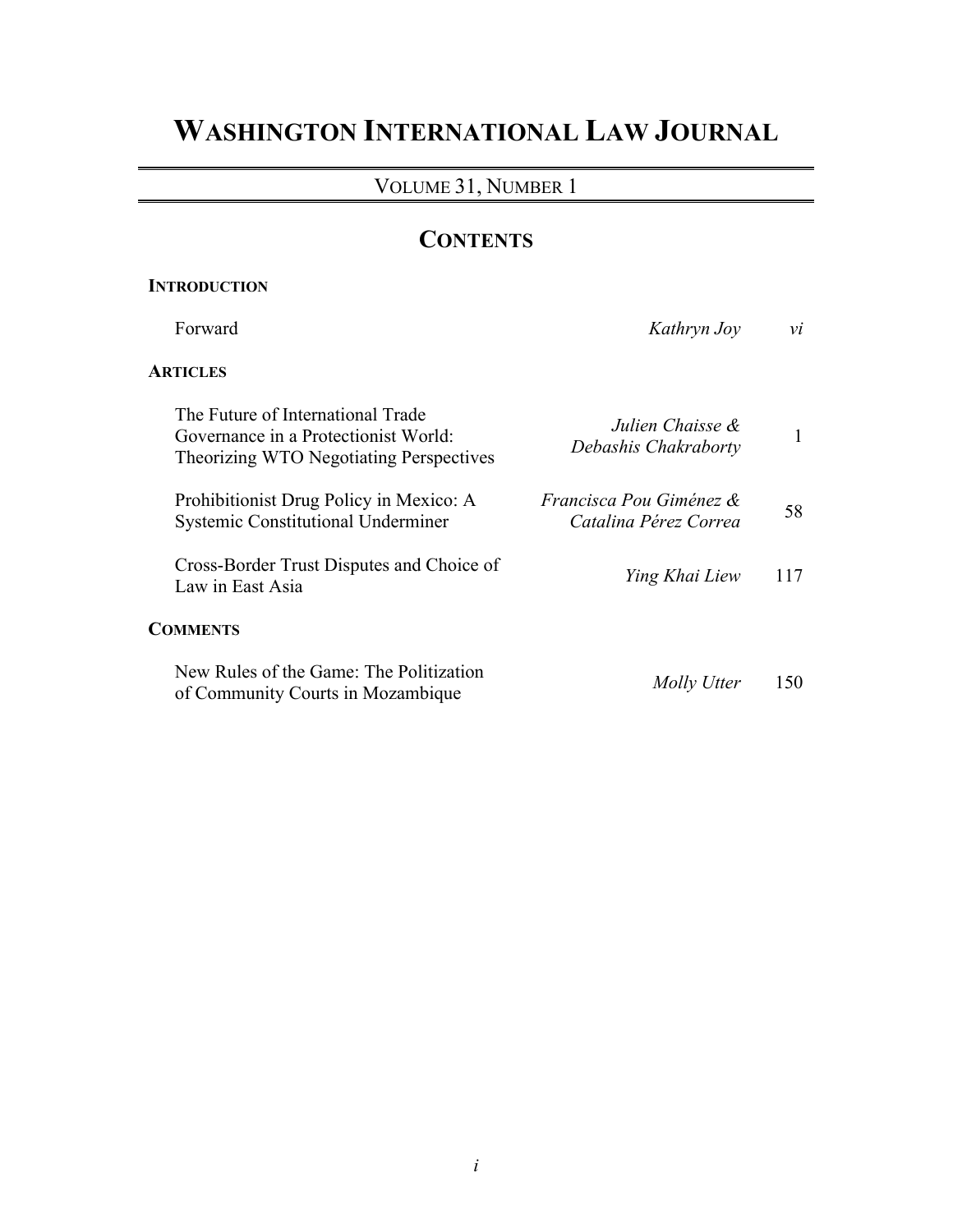## **WASHINGTON INTERNATIONAL LAW JOURNAL**

## VOLUME 31

#### **2021–2022 EDITORIAL BOARD**

*Editor-in-Chief*

KATHRYN JOY

*Associate Editors-in-Chief* JESSICA LEDERMAN VINCENT LEE JESSICA LUNDBERG

*Chief Symposium Director* ISABEL SKILTON

*Chief Translation Editor* MICAH MOUSSBIR

*Chief of Diversity & Inclusion* DANTE TYLER

*Chief Articles Editor* TYLIE CRAMER

*Chief Managing Editor* NASRIN CHAUDRY

*Chief Comments Editor* MOLLY UTTER

*Executive Articles Editors* RACHEL HAY EMMA JOHNSON

*Executive Managing Editor* HANNAH TALMAGE

*Executive Comments Editors* CASSANDRA BAKER JEMIMAH KAMAU

HANNAH JOHNSTON BENSON CHRISTINE MCFADDEN NATHAN WOLFE

*Senior Articles Editors Senior Managing Editors* **JESS BURTON** ELICIA SHOTLAND GABRIEL VILLARREAL CLARA VIRDEN

EDITORIAL STAFF

LYNDALL BERVAR MADISON BUMBARGER TARYN HARRIS BRIANA IRANI AUSTIN JEANDIN ASHLEY MIXON

KATHERINE MOYER GABRIELA NAVARRO-SANTANA SHARAN SINGH ZEYU SONG JACOB WALKER ALENA WOOLDRIDGE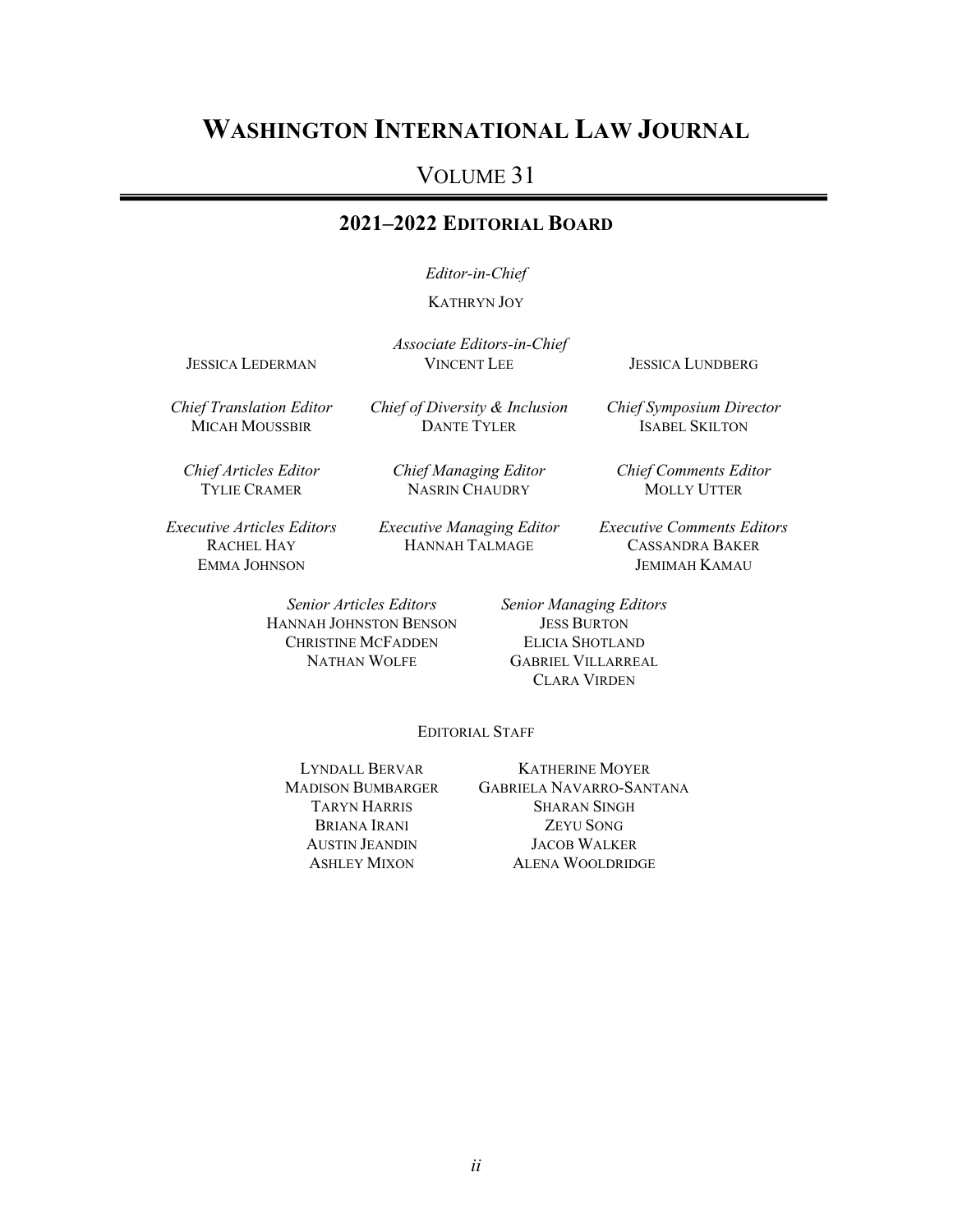#### **ABOUT THE** *WASHINGTON INTERNATIONAL LAW JOURNAL*

The *Washington International Law Journal* (ISSN 2377-0872), formerly the *Pacific Rim Law & Policy Journal* (ISSN 1066–8632), is published three times a year by students of the University of Washington School of Law. Phone (206) 543-6649, Facsimile (206) 685- 4457. Address all correspondence to *Washington International Law Journal*, University of Washington School of Law, William H. Gates Hall, Box 353020, Seattle, WA 98195–3020.

**SUBSCRIPTIONS**: Subscriptions in the United States and Canada, covering three issues per volume, are USD 52.50 per year and USD 60.50 elsewhere. An additional fee is added to credit and debit card transactions. Single issues and back volumes are available from William S. Hein Co., Inc., 2350 North Forest Rd., Getzville, NY, 14068. Phone (800) 828- 7571, Facsimile (716) 883-8100. Domestic claims for non-receipt of issues should be made within 90 days of the month of publication, overseas claims within 180 days. Thereafter back issue rates will apply. Overseas delivery is not guaranteed.

**CITATION**: Cite as WASH. INT'L L.J.

**MANUSCRIPTS**: The *Washington International Law Journal* welcomes the submission of articles that focus on foreign, comparative, and international law or policy. Of particular interest to the *Journal* are articles that make use of foreign-language sources otherwise unavailable to English-language readers. The *Journal* also welcomes the submission of English translations of foreign-language legal materials and scholarship. If any part of a manuscript has been published previously, or is to be published elsewhere, the author must include this information at the time of submission. Citations should conform to THE BLUEBOOK: A UNIFORM SYSTEM OF CITATION (20th ed. 2015) unless common sense dictates otherwise. For detailed submission guidelines, please visit our website at: http://www.washingtoninternationallawjournal.org/.

**COPYRIGHT**: Copyright 2022 Washington International Law Journal Association. Except as otherwise specifically provided, the author of each article in this issue has granted permission for copies of his or her article to be made for classroom use, provided that 1) copies are distributed at or below cost, 2) the author and the *Washington International Law Journal* are identified on each copy, 3) proper notice of copyright is affixed to each copy, and 4) the *Journal* is notified of the use. Requests for reprint permission should be directed to the current Editor-in-Chief at winlj@uw.edu or by mail*.*

**LIBRARIANS**: Prior to Volume 4, issues are designated as follows:

| Winter 1992 | Intramural Issue | Summer 1993   | Vol. 2, No. 2          |
|-------------|------------------|---------------|------------------------|
| Winter 1992 | Vol. 1, No. 1    | 1993          | Vol. 3 Special Edition |
| Summer 1992 | Vol. 1, No. 2    | June 1994     | Vol. 3, No. 1          |
| Winter 1993 | Vol. 2, No. 1    | February 1995 | Vol. 3, No. 2          |

Beginning with Volume 4, each issue is designated by a month, year, volume, and number, and is consecutively paginated.

Prior to Volume 24, each issue is designated by the *Journal*'s former name, the *Pacific Rim Law & Policy Journal*, cited as PAC. RIM L. & POL'Y J.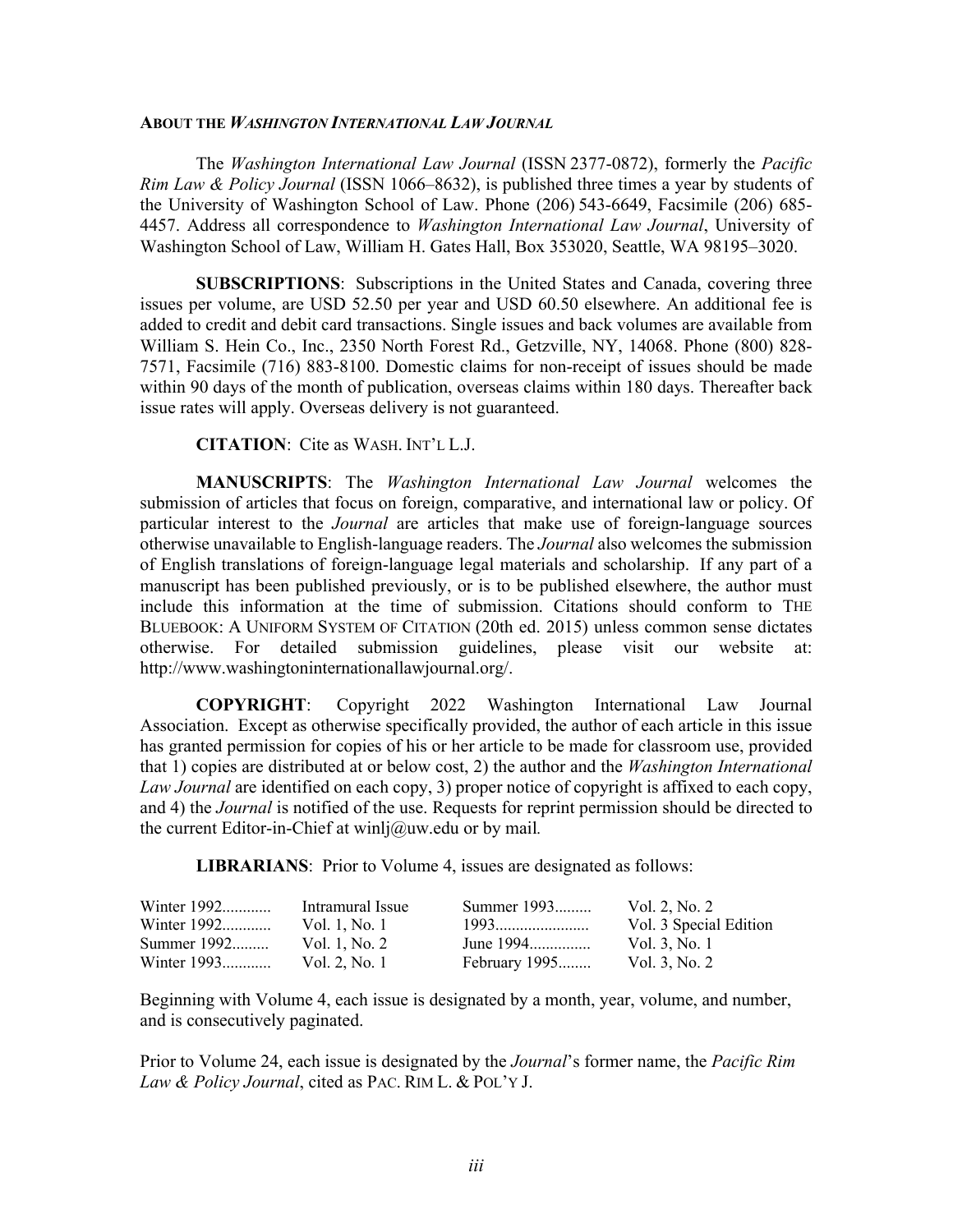#### **University of Washington School of Law 2021-2022**

OFFICERS OF ADMINISTRATION Cristina Arteaga, Assistant Dean for Admissions & Financial Aid Mario L. Barnes, B.A., J.D., LL.M, Toni Rembe Dean & Professor of Law . Dawn Bell Assistant to the Dean & WA Leadership Institute (WLI) Coordinator Jessica Brase, M.P.A., Assistant Dean for Finance & Operations Christine Cimini, B.A., J.D., Associate Dean for Experiential Education Anna Endter, B.S., J.D., M.L.I.S., Associate Dean for Students Jonathan Franklin, A.B., A.M., J.D., M.Lib., Associate Dean for Library & Information Systems Elana Matt, Assistant Dean of Student and Career Services Nina Hanlon, B.S., Academic Human Resources Manager Mary Hotchkiss, B.A., M.S.LS., J.D., Academic Advisor Bernadette O'Grady, Assistant to the Associate Deans Scott Schumacher, B.A., J.D., LL.M, Associate Dean for Academic Administration Staishy Bostick Siem, Director of Marketing and Communications Jennifer Snider, Graduate Programs Administrator FACULTY EMERITI William R. Andersen, B.S.L., LLB., LL.M. Helen A. Anderson, B.A., J.D. Robert T. Anderson, B.A., J.D. Thomas R. Andrews, B.A., M.A., J.D. Robert H. Aronson, B.A., J.D. Jonathan A. Eddy, B.A., J.D. Julia Gold, B.A., J.D. James H. Hardisty, A.B., LL.B. Penelope A. Hazelton, B.A., J.D., M.L.L. Linda Hume, B.A., J.D. John Huston, B.A., J.D., LL.M. Stewart M. Jay, A.B., J.D. John M. Junker, B.A., J.D. Alan Kirtley, B.A., J.D. Deborah Maranville, B.A., J.D. Jacqueline McMurtrie, B.G.S., J.D., Director of Innocence Project Northwest Kathleen O'Neill, B.A., J.D. John R. Price, A.B., LL.B. William Rodgers, B.A., J.D., Stimson Bullitt Professor Emeritus of Environmental Law Frank W. Smith, B.A., J.D., LL.M. Lea B. Vaughn, A.B., J.D. Louis Wolcher, B.A., J.D., Charles I. Stone Professor of Law FACULTY OF LAW Craig H. Allen, B.S.,J.D., LL.M., Professor of Lew Kimberly D. Ambrose, B.A., I.D., Director, Tools for Social Change: Race and Justice Clinic; Associate Teaching Professor William Bailey, B.A., J.D., Professor from Practice Mario L. Barnes, B.A., J.D., LL.M., Toni Rembe Dean, Professor of Law Anna B. Bosch, B.S., J.D., LL.M., Ph.D., Director, Visiting Scholars Program; Affiliate Assistant Professor Karen E. Boxx, B.A., J.D., Professor of Law Mireille Butler, Visiting Professor Steve P. Calandrillo, B.A., J.D., Jeffrey & Susan Brotman Professor of Law Ryan Calo, B.A., J.D., Lane Powell & D. Wayne Gittinger Endowed Professor of Law, Co-director of the Center for Advanced Study and Research on Intellectual Property Angelica Chazaro, B.A., J.D., Assistant Professor of Law Christine N. Cimini, B.A., J.D., Associate Dean for Experiential Education; Director, Mediation Clinic; Professor of Law John A. Clynch, B.A., J.D., LL.M., Managing Director, Federal Tax Clinic; Assistant Teaching Professor Thomas D. Cobb, B.A., M.A., M.A., J.D., Associate Teaching Professor William Covington, B.A., J.D., Associate Dean for Diversity, Equity and Inclusion; Associate Teaching Professor Eric Eberhard, B.A., J.D., L.L.M., Affiliate Assistant Professor Jennifer Fan, A.B., J.D., Director, Entrepreneurial Law Clinic; Assistant Professor of Law Mary D. Fan, B.A., J.D., M. Pbil., Jack R. MacDonald Endowed Chair; Professor of Law Jeff Feldman, B.A., J.D., Co-Director, Appellate Advocacy Clinic; Professor from Practice Daniel H. Foote, A.B., J.D., Dan Fenno Henderson Professor Emeritus Robert W. Gomulkiewicz, BA., M.A., J.D., Charles I. Stone Professor of Law, Faculty Director, IP LLM, Co-director of the Center for Advanced Study and Research on Intellectual Property Benjamin Halasz, B.A., J.D., Associate Teaching Professor Michael Hatfield, B.A., M.A., J.D., Dean Emeritus Roland L. Hjorth Professor of Law Gregory A. Hicks, B.A., J.D., Professor of Law Mary Hotchkiss, B.A., M.S.L.S., J.D., LL.M., Teaching Professor Maureen A. Howard, B.A., J.D., Professor of Law Lisa Kelly, B.A., J.D., Bobbe & Jonathan Bridge Professor of Children and Family Advocacy Sanne H. Knudson, B.S., M.S., J.D., Stimson Bullitt Endowed Professor of Environmental Law Jennifer L. Koh, Visiting Lecturer Patricia C. Kuszler, B.A., M.D., J.D., Charles I. Stone Professor of Law; Director, Graduate Program in Health Law; Director, Center for Law, Science and Global Health; Director, Master of Jurisprudence Program Stacey Lara, Co-Director, Tribal Court Clinic: Criminal Defense and Family Advocacy; Co-Director, Tribal Court Public Defense Clinic; Assistant Teaching Professor Jennifer Lenga-Long, Associate Director, Sustainable International Development Program Clark B. Lombardi, B.A., M.A., J.D., Ph.D., Director of Islamic Legal Studies; Professor of Law; Adjunct Associate Professor of Law in International Affairs